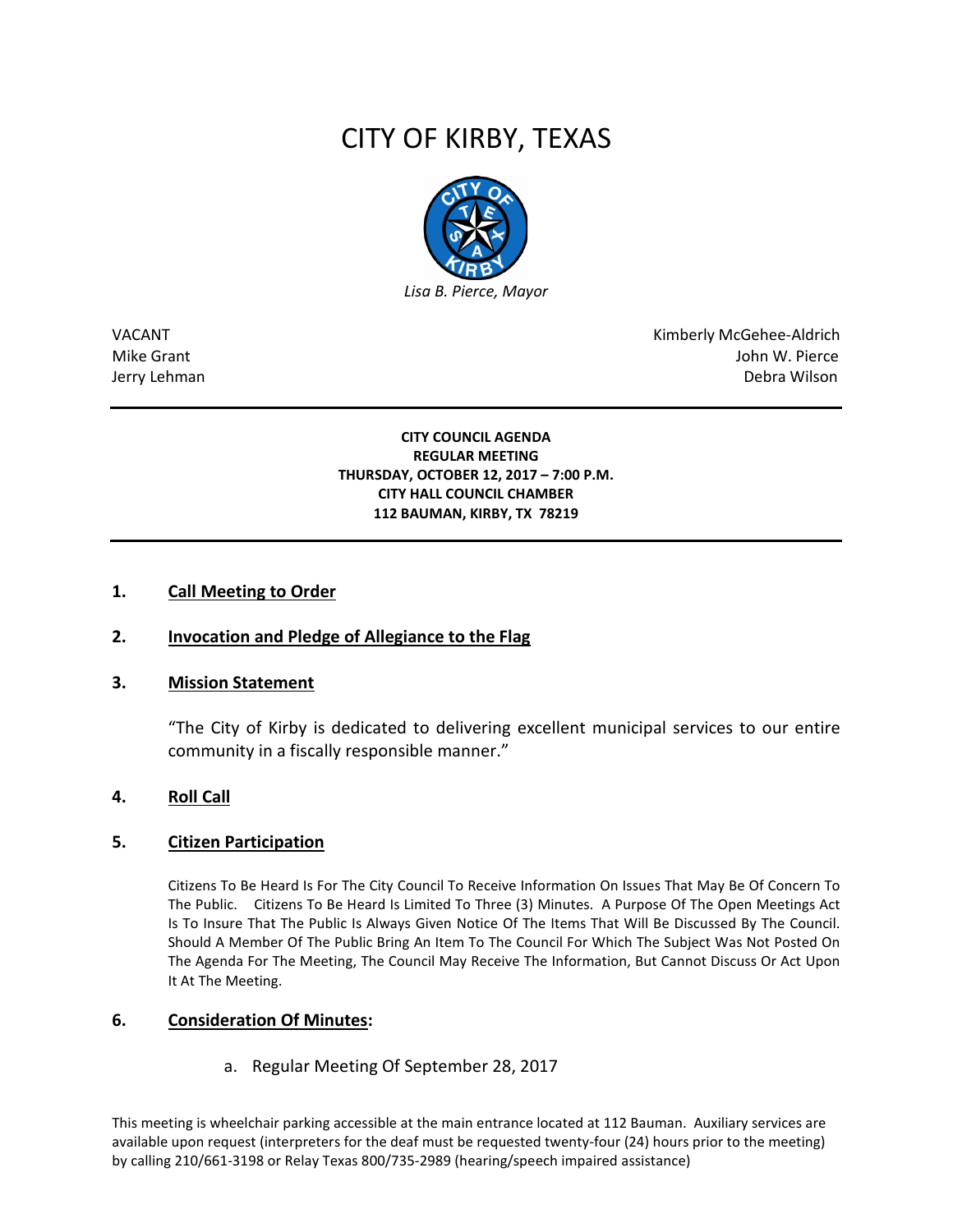# **7. Presentation**

a. Breast Cancer Awareness Month Proclamation

### **8. Discussion And Possible Action**

- a. Discussion And Possible Action Pursuant to Section 2.06 (c) of the City Charter To Fill City Council Vacancy Created by Resignation of Barbara Collins Bowie
- b. Administration of Oath Of Office To Newly Appointed Official
- c. Discussion And Possible Action To Appoint Member(s) To The Economic Development Committee
- d. Discussion And Possible Action To Appoint Member(s) To The Building And Standards Commission
- e. Discussion And Possible Action To Appoint Member(s) To The Parks And Recreation Committee
- f. Discussion And Possible Action To Appoint Member(s) To The Beautification And Recycle Committee
- g. Discussion And Possible Action To Appoint Member(s) To The Planning And Zoning Commission
- h. Discussion And Possible Action Regarding Kirby Senior Center Finances And Accounting Services Provided By the City Of Kirby
- i. Reports By Council Members And Staff Identifying Their Experiences During The 2017 TML Conference
- j. Discussion And Possible Action Regarding San Antonio Water System Expenses For Sewer Treatment Services

#### **9. Requests and Announcements**

a. Requests By Mayor And Council Members For Items To Be Placed On Future City Council Agendas And Announcements On City Events/Community Interests

This meeting is wheelchair parking accessible at the main entrance located at 112 Bauman. Auxiliary services are available upon request (interpreters for the deaf must be requested twenty-four (24) hours prior to the meeting) by calling 210/661-3198 or Relay Texas 800/735-2989 (hearing/speech impaired assistance)